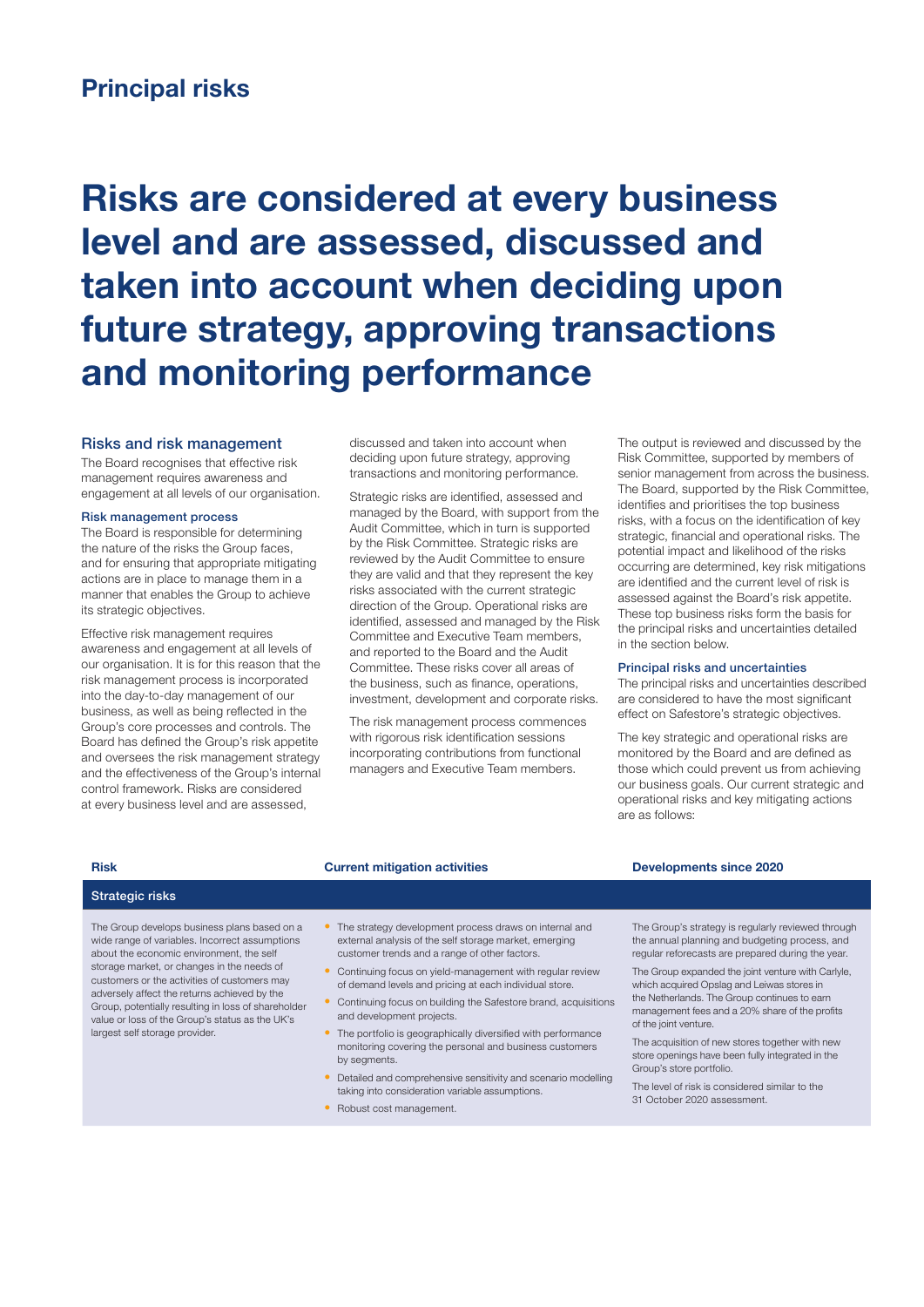# Principal risks *continued*

#### Risk Current mitigation activities Developments since 2020

#### Pandemic risk

The Covid-19 outbreak is an unprecedented global event whose impacts and duration are now more widely understood. While the Group now more clearly understands the impacts of the pandemic on the business, we need to be adaptable in ensuring our business resilience and maintaining our strong performance.

- The resilient nature of the Group's businesses, our robust balance sheet, and the market fundamentals that underpin our businesses inherently provide mitigation to the Group from pandemic risk.
- Our Group strategic plans and forecasts have provided an additional layer of mitigation through the Covid-19 crisis.
- The Group continues to monitor and assess the potential and realised impacts of Covid-19.

The Covid-19 pandemic has resulted in a significant reduction in the economic growth of the UK and Europe in 2020 and 2021.

The implications of Covid-19 have been thoroughly considered with respect to the Group's strategy through the annual planning and budgeting process.

Covid-19 will continue to be monitored through regular and periodic reforecasts and scenario analysis during 2022.

The level of risk is considered similar to the 31 October 2020 assessment.

### Finance risk

Lack of funding resulting in inability to meet business plans, satisfy liabilities or a breach of covenants.

- Funding requirements for business plans and the timing for commitments are reviewed regularly as part of the monthly management accounts.
- The Group manages liquidity in accordance with Board-approved policies designed to ensure that the Group has adequate funds for its ongoing needs.
- The Board regularly monitors financial covenant ratios and headroom.
- All of the Group's banking facilities now run to 30 June 2023. The US Private Placement Notes mature in five, seven, eight and ten years.
- New US Private Placement Notes secured during the year with maturity ranging from seven years (2028) to twelve years (2033).

In October 2019, the Group issued a further £125 million of Sterling and Euro loan notes, maturing in seven and ten years.

The Group's loan-to-value ratio ("LTV") has broadly remained constant during the year, decreasing 4ppts from 29% to 25%, with increased debt due to development and acquisition activity being partially offset by the valuation increase in the store portfolio.

Since the end of 2020, there have been significant opportunities to invest in new stores. in both the UK and throughout Europe, and as a result the Group has secured additional US Private Placement Note funding for £150 million with a further uncommitted shelf debt facility of c. £80 million.

Therefore, this risk continues to remain low and broadly unchanged from the 31 October 2020 assessment.

### Treasury risk

Adverse currency or interest rate movements could see the cost of debt rise, or impact the Sterling value of income flows or investments.

- Guidelines are set for our exposure to fixed and floating interest rates and use of interest rate swaps to manage this risk.
- Foreign currency denominated assets are financed by borrowings in the same currency where appropriate.
- The Group has entered into FX forwards to reduce the volatility associated with the translation risk of the Euro.

Euro denominated borrowings continue to provide an effective, natural hedge against the Euro denominated net assets of our French and Spanish businesses.

We have managed the transition from LIBOR to SONIA effectively.

This risk remains low. Mitigation of future rate increases is provided by our interest rate swaps and fixed interest borrowings, so the risk of adverse interest rate fluctuations remains broadly unchanged since the prior year.

### Property investment and development risk

Acquisition and development of properties that fail to meet performance expectations, overexposure to developments within a short timeframe or the inability to find and open new stores may have an adverse impact on the portfolio valuation, resulting in loss of shareholder value.

Corporate transactions may be at risk of competition referral or post-transaction legal or banking formalities.

- Thorough due diligence is conducted and detailed analysis is undertaken prior to Board approval for property investment and development.
- Execution of targeted acquisitions and disposals.
- The Group's overall exposure to developments is monitored and controlled, with projects phased to avoid over-commitment.
- The performance of individual properties is benchmarked against target returns and post-investment reviews are undertaken.

Projects are not pursued when they fail to meet our rigorous investment criteria, and post-investment reviews indicate that sound and appropriate investment decisions have been made.

The capital requirements of development projects undertaken during the year have been carefully forecasted and monitored, and we continue to maintain significant capacity within our financing arrangements.

We continue to pursue investment and development opportunities, and consider our recent track record to have been successful. Therefore, the Board considers that there has been no significant change to this risk since the 31 October 2020 assessment.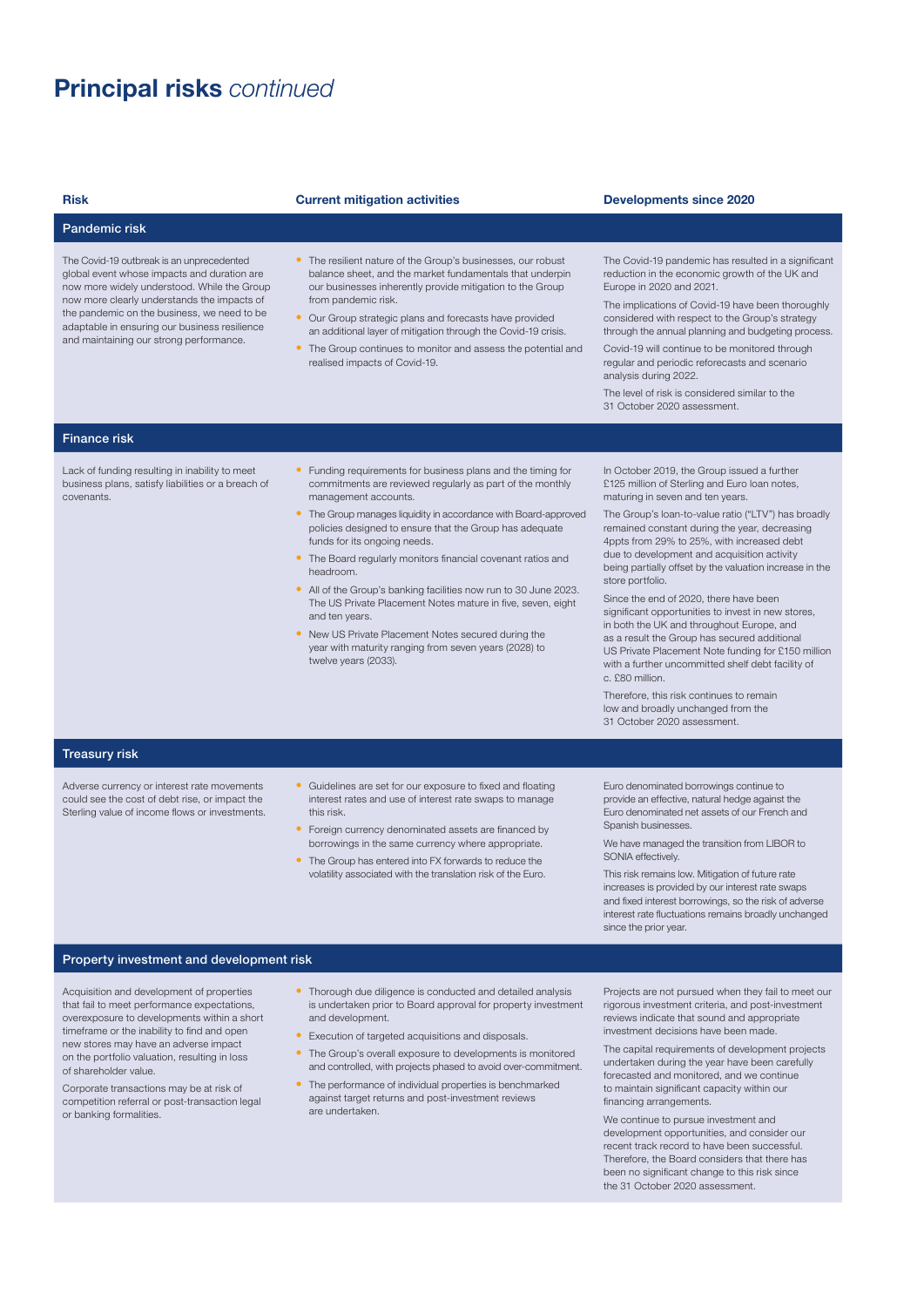| <b>Risk</b>                                                                                                                                                                                                                                                                                    | <b>Current mitigation activities</b>                                                                                                                                                                                                                                                                                                                                                                                                                                                                                                                                                                                                                                                                | <b>Developments since 2020</b>                                                                                                                                                                                                                                                                                                                                                                                            |
|------------------------------------------------------------------------------------------------------------------------------------------------------------------------------------------------------------------------------------------------------------------------------------------------|-----------------------------------------------------------------------------------------------------------------------------------------------------------------------------------------------------------------------------------------------------------------------------------------------------------------------------------------------------------------------------------------------------------------------------------------------------------------------------------------------------------------------------------------------------------------------------------------------------------------------------------------------------------------------------------------------------|---------------------------------------------------------------------------------------------------------------------------------------------------------------------------------------------------------------------------------------------------------------------------------------------------------------------------------------------------------------------------------------------------------------------------|
| <b>Valuation risk</b>                                                                                                                                                                                                                                                                          |                                                                                                                                                                                                                                                                                                                                                                                                                                                                                                                                                                                                                                                                                                     |                                                                                                                                                                                                                                                                                                                                                                                                                           |
| Value of our properties declining as a result of<br>external market or internal management factors<br>could result in a breach of borrowing covenants.<br>In the absence of relevant transactional<br>evidence, valuations can be inherently<br>subjective leading to a degree of uncertainty. | • Independent valuations are conducted regularly by<br>experienced, independent, professionally qualified valuers.<br>• A diversified portfolio which is let to a large number of<br>customers helps to mitigate any negative impact arising from<br>changing conditions in the financial and property markets.<br>Headroom of LTV banking covenants is maintained<br>and reviewed.<br>Current gearing levels provide sizeable headroom on our<br>$\bullet$<br>portfolio valuation and mitigate the likelihood of covenants<br>being endangered.                                                                                                                                                    | The valuation of the Group's portfolio has<br>continued to grow during the year, reflecting<br>both valuation gains arising from the increasing<br>profitability of our portfolio and additions to our<br>portfolio through corporate acquisitions and the<br>opening of new development stores.<br>The level of risk is considered similar to the<br>31 October 2020 assessment.                                         |
| Occupancy risk                                                                                                                                                                                                                                                                                 |                                                                                                                                                                                                                                                                                                                                                                                                                                                                                                                                                                                                                                                                                                     |                                                                                                                                                                                                                                                                                                                                                                                                                           |
| A potential loss of income and increased<br>vacancy due to falling demand, oversupply or<br>customer default, which could also adversely<br>impact the portfolio valuation.                                                                                                                    | • Personal and business customers cover a wide range of<br>segments, sectors and geographic territories with limited<br>exposure to any single customer.<br>Dedicated support for enquiry capture.<br>٠<br>• Weekly monitoring of occupancy levels and close<br>management of stores.<br>• Management of pricing to stimulate demand,<br>when appropriate.<br>• Monitoring of reasons for customers vacating and exit<br>interviews conducted.<br>• Independent feedback facility for customer experience.<br>• The like-for-like occupancy rate across the portfolio has<br>continued to grow partly due to flexibility offered on deals<br>by in-house marketing and the Customer Support Centre. | Covid-19 has resulted in a contraction in economic<br>growth. However, recent like-for-like occupancy<br>trends have been strong and the newly opened<br>stores are performing well.<br>Growth in our store portfolio diversifies the<br>potential impact of underperformance of an<br>individual store.<br>The risk continues to remain low and<br>consistent with the assessment for the year<br>ended 31 October 2020. |
| Real estate investment trust ("REIT") risk                                                                                                                                                                                                                                                     |                                                                                                                                                                                                                                                                                                                                                                                                                                                                                                                                                                                                                                                                                                     |                                                                                                                                                                                                                                                                                                                                                                                                                           |
| Failure to comply with the REIT legislation could<br>expose the Group to potential tax penalties or<br>loss of its REIT status.                                                                                                                                                                | Internal monitoring procedures are in place to ensure that the<br>$\bullet$<br>appropriate rules and legislation are complied with and this<br>is formally reported to the Board.                                                                                                                                                                                                                                                                                                                                                                                                                                                                                                                   | The Group has remained compliant with all<br>REIT legislation throughout the year.<br>There has been no gionificant change to this rick                                                                                                                                                                                                                                                                                   |

### Catastrophic event

A major catastrophic event could mean that the Group is unable to carry out its business for a sustained period or health and safety issues put customers, staff or property at risk. These may result in reputational damage, injury or property damage, or customer compensation, causing a loss of market share and/or income.

is formally reported to the Board.

There has been no significant change to this risk since the 31 October 2020 assessment.

In addition, we have also reviewed the recent amendments to the UK REIT rules, taking effect from 1 April 2022, which do not affect this assessment.

#### • Business continuity plans are in place and tested.

- Back-up systems at offsite locations and remote working capabilities.
- Reviews and assessments are undertaken periodically for enhancements to supplement the existing compliant aspects of buildings and processes.
- Monitoring and review by the Health and Safety Committee.
- Robust operational procedures, including health and safety policies, and a specific focus on fire prevention and safety procedures.
- Fire risk assessments in stores.
- Periodic security review of all systems supported by external monitoring and penetration testing.
- Limited retention of customer data.
- Online colleague training modules.

Continuing focus from the Risk Committee, with particular attention to specific issues. The level of risk is considered similar to the 31 October 2020 assessment.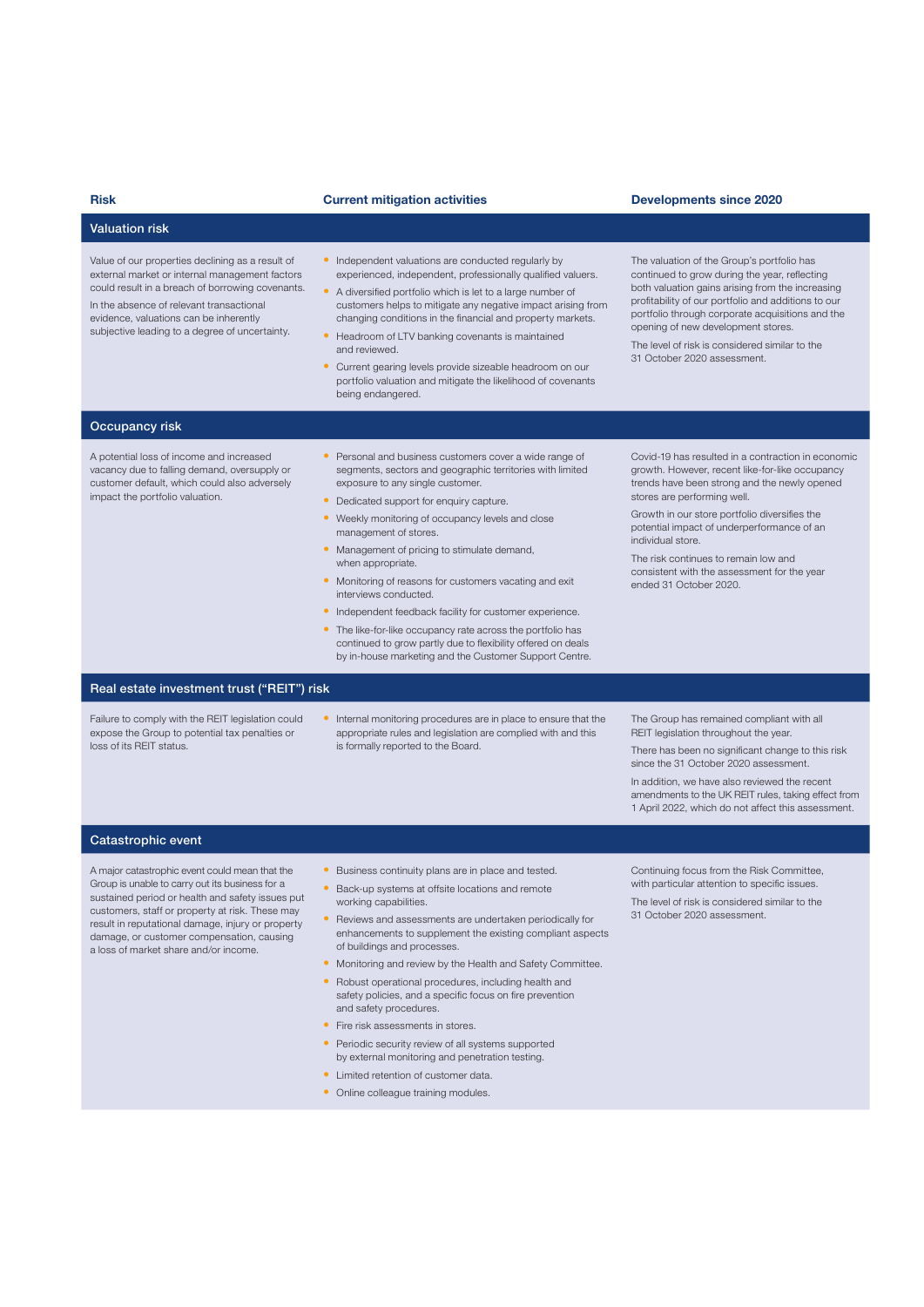# Principal risks *continued* Principal risks *continued*

### Regulatory compliance risk

The regulatory landscape for UK listed companies is constantly developing and becoming more demanding, with new reporting and compliance requirements arising frequently. Non-compliance with these regulations can lead to penalties, fines or reputational damage.

Changes in tax regimes could impact tax expenditure.

The Group is also subject to the risk of compulsory purchases of property, which could result in a loss of income and impact the portfolio valuation.

#### Marketing risk

Our marketing strategy is critical to the success of the business. This includes maintaining web leadership and our relationship with Google. A lack of effective strategy would result in loss of income and market share and adversely impact the portfolio valuation.

#### Risk Current mitigation activities Developments since 2020

- Monitoring and review by the Risk Committee
- Project-specific steering committees to address the implementation of new regulatory requirements.
- Liaison with relevant authorities and trade associations.
- Where a store is at risk of compulsory purchase, contingency plans are developed.
- Legal and professional advice.
- Online training modules.

The framework of tax controls has been reviewed during the year, ensuring key tax risks are in line with the Group's obligations. All regulatory compliance risks have been monitored during

the year.

The level of risk is considered similar to the 31 October 2020 assessment.

- Constant measuring and monitoring of our web presence and ensuring compliance with rules and regulations.
- Market-leading website.
- Use of online techniques to drive brand visibility.
- Our pricing strategy monitors and adapts to evolving customer behaviour.

We continue to build functional expertise at Group level in performance marketing, organic and local searches and analytics.

The Group marketing forum continues to review performance, market developments and our ongoing improvement plan.

We have implemented a new value and quality focused performance marketing strategy.

The level of risk is considered similar to the 31 October 2020 assessment.

### IT security/GDPR

Cyber-attacks and data security breaches are becoming more prominent with greater sophistication of attacks. This has the potential to result in reputational damage, fines or customer compensation, causing a loss of market share and income.

- Constant monitoring by the IT department and consultation with specialist advice firms ensure we have the most up-todate security available.
- Twice yearly formal IT security review at Group Audit Committee.
- We minimise the retention of customer and colleague data in accordance with GDPR best practice.
- The policies and procedures are under constant review and benchmarked against industry best practice. These policies also include defend, detect and response policies.

During the year the Group continued to invest in digital security. Some of the changes include more frequent penetration testing of internet facing systems, adding components such as anti-ransomware as well as the replacement of components such as firewalls to the latest technology and specification.

The risk is not considered to have increased for the Group nor is the Group considered to be at greater risk than the wider industry; however, we consider that digital threats on the whole are increasing.

The level of risk is considered similar to the 31 October 2020 assessment.

#### Brand and Reputational risk

Our reputation, with Safestore's growth and the increased awareness of self storage, including increased demand driving higher prices, may potentially attract greater social media attention and scrutiny.

- Constant involvement by the Retail Service team to engage with customers and address their concerns.
- Constant training of the store teams to provide a clear and concise communication strategy to customers.
- Our understanding of and engagement with all our stakeholders enables early visibility of dissatisfaction.

The Retail Service function always engages with customers to resolve any issues or complaints.

Pages 50 to 54 of our sustainability report provide insight into how we engage with our customers and the community.

The level of risk is considered similar to the 31 October 2020 assessment.

#### Geographical expansion

The Group has invested in expanding the overseas operations of the business through both subsidiaries and the Joint Venture with Carlyle over the last two years.

Suitable new sites may become more difficult to find, with new sites failing to achieve the required occupancy and therefore deliver the required sales and profitability within an acceptable timeframe.

Integration of smaller acquisitions may be challenging where the infrastructure of the acquired business is not of a level required by Group.

- Large portfolio of potential new sites, prioritised based on detailed research into areas most likely to be successful.
- Strong operational knowledge and experience in integrating new business.
- We have well documented procedures for the integration of new acquisitions and a good track record of recent success.

The level of risk is considered similar to the 31 October 2020 assessment.